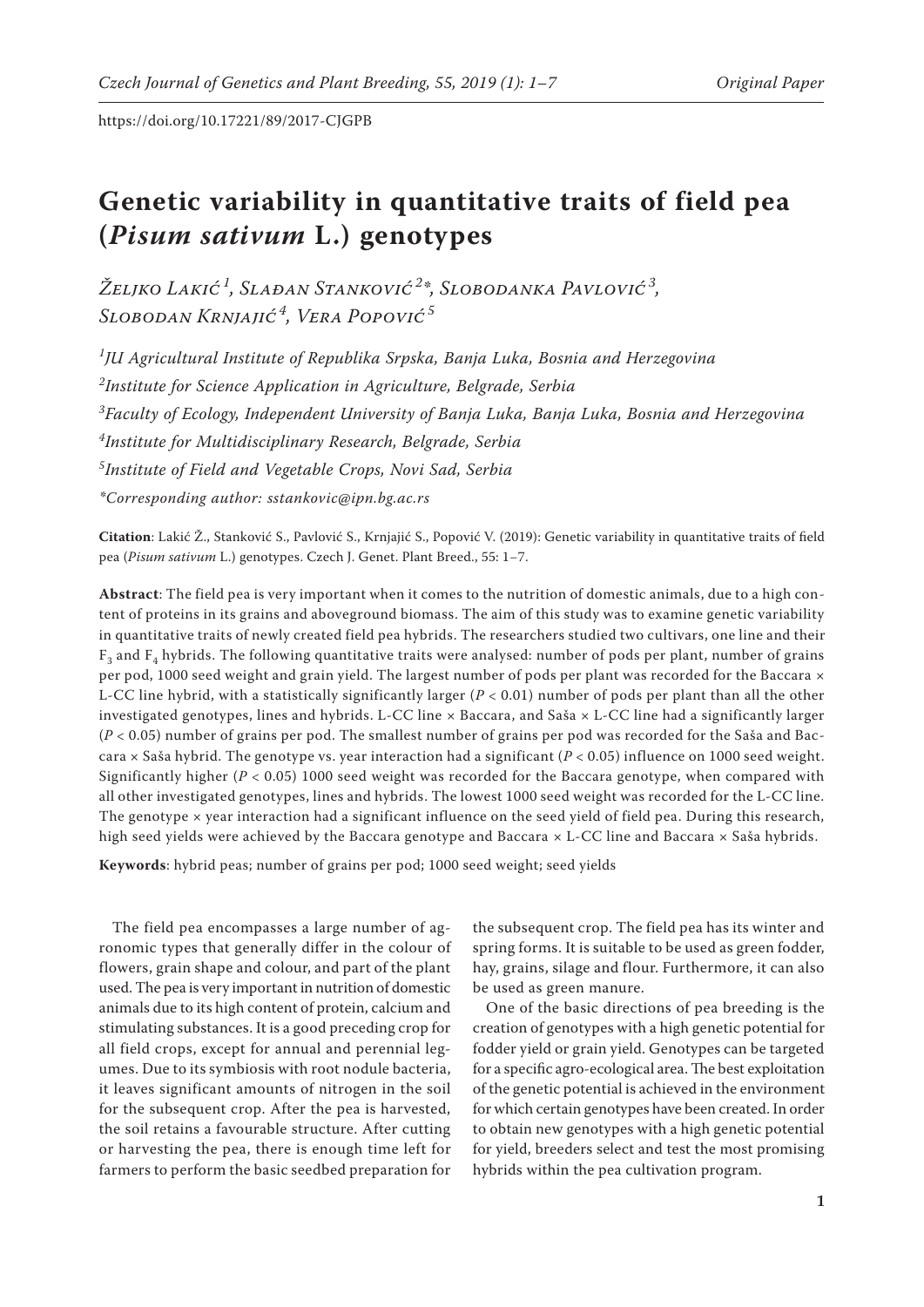Genetic variations of phenological and morphological properties, such as flowering, plant height and grain mass, may be affected by one or more genes. An increase in pea yields is significantly affected by the selection of genotypes for plant height, number of pods per plant, length of pods and number of days to pea maturity (KOSEV 2014). KUMAR et al. (2013) indicated that grain yields of pea may be increased by choosing genotypes with a larger number of pods per plant and number of grains per pod. In order to make a successful field pea breeding program, breeders must first identify the germplasm of desired traits in the starting material. Afterwards, the breeders have to select good parental lines or genotypes for hybridization and then choose an appropriate selection method. GIXHARI et al. (2014) stated they used the method of molecular markers for investigating the genetic diversity of 28 local pea populations.

The aim of this study was to examine the genetic variability in quantitative traits of newly created field pea hybrids.

# **MATERIAL AND METHODS**

Parental genotypes and their hybrids were sown in March 2014 in the experimental field of the Agricultural Institute of Republika Srpska in Delibašino Selo. The experiments were conducted during 2014 and 2015. The size of the basic plot was  $2.5 \text{ m}^2$ . The sowing distance was  $12.5 \times 8$  cm and sowing depth was  $4-5$  cm. The experiment was done in 4 replications. The basic fertilization in seedbed preparation was 350 kg/ha NPK 8 : 24 : 24. The standard sowing rate was 80 germinated seeds per square meter. Side dressing was done with 100 kg/ha KAN 27% N. A herbicide with the active substance pendimethalin was used for weed control after sowing and before sprouting. When the pea plants grew to 10–12 cm, a corrective herbicide benthon (1680 g/ha) was done. The crops were treated against pests with insecticide at the beginning of flowering and at the stage of blossom fall, using systemic deltamethrin (12.5 g/ha) in 2014 and dimethoate (160 g/ha) in 2015. The grain yield was determined after combining and grain drying.

The following genotypes of the spring field pea were used for crossing:

- (1) Saša ‒ a genotype created at the Agricultural Institute of Republika Srpska, B&H. It is intended for a combined use of green mass and grain.
- (2) Baccara a French field pea genotype intended for grain production.

(3) L-CC field pea line originated from North America. It is suitable for green mass production and has a purple colour of the flower.

Four different combinations were used for analyses: Baccara × L-CC line, Saša × L-CC line, Line L-CC × Baccara and Baccara × Saša.

From the  $F<sub>2</sub>$  generation, 60 plants were selected for each hybrid combination. The plants were sown at a distance of 50  $\times$  50 cm. F<sub>3</sub> and F<sub>4</sub> generations were obtained using the pedigree method by selecting 10 plants of the  $F_2$  and  $F_3$  generation, respectively, according to the phenotype. For each hybrid combination in  $F_3$  and  $F_4$  generations, 10 plants in 10 replications were evaluated.

The following quantitative traits were analysed in the paper: number of pods per plant, number of grains per pod, 1000 seed weight (g) and grain yield (kg/ha).

The original experimental data were processed, analysed and evaluated using the following mathematical and statistical methods: the influence of factors on plant traits, analysis of variance (ANOVA) and Fisher's LSD test were used for any significant differences at the *P* < 0.05 levels between the means. All the analyses were conducted using the Statistics 12.0 software package (StatSoft Inc., USA). Testing of significance of the differences between the calculated average values of the investigated factors (year and genotype) was done by using a model of two-factor analysis of variance. The relative dependence was defined by the correlation analysis method (Pearson's correlation coefficients). Obtained coefficients were tested by the t-test for significance levels  $P < 0.05$  and  $P < 0.01$ .

**Soil conditions**. In the experimental field in Delibašino Selo, valley brown soil dominates on alluvial substrate of the Vrbas River. By mechanical composition, it belongs to a group of clay-loam soil.

The chemical properties of the arable soil layer on which the experiments were laid out are shown in Table 1.

The soil had an alkaline reaction. When it comes to humus content, it was а low-humus soil (1.9%). The availability of easily accessible phosphorus was good (20.3 mg/100 g of soil), while the presence of

Table 1. Results of the chemical analysis of the arable soil layer

| Depth    | Humus |                     | рH  | $P_2O_5$                    | K <sub>2</sub> O |  |
|----------|-------|---------------------|-----|-----------------------------|------------------|--|
| (cm)     | (% )  | in $H_2O$<br>in KCl |     | $(mg/100g \text{ of soil})$ |                  |  |
| $0 - 30$ | 1.9   | 7.9                 | 6.9 | 20.3                        | 16.1             |  |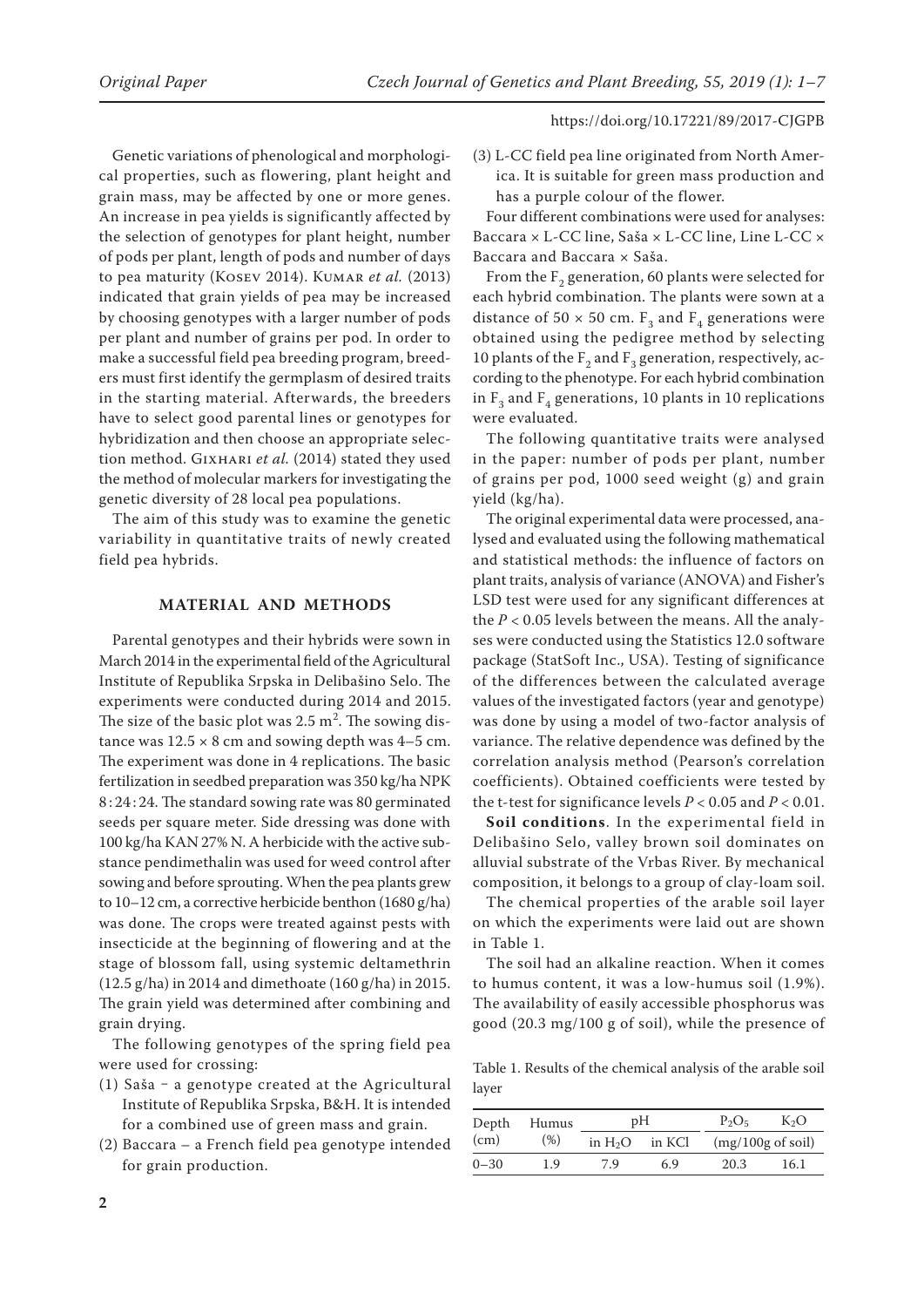

Figure 1. Total precipitation and temperatures in 2014, Banja Luka, Bosnia and Herzegovina

potassium in the soil was moderate and amounted to 16.1 mg/100 g of soil.

Based on the results of the chemical analysis of the arable soil layer, it can be said that the soil provided for the experiment is suitable for the growing of field pea.

**Meteorological conditions**. Data obtained from Banja Luka hydrometeorological station (Figure 1 and 2) were used for the analysis of weather conditions. 180 Banja Luka is located 4.5 km from Delibašino Selo.

# **RESULTS AND DISCUSSION**

Meteorological conditions were variable (Popović 80 et al. 2015, 2016). In both years, the winter period was warmer compared to the multi-year average. The 40 average annual temperature was  $11.1^{\circ}$ C, and during



Figure 2. Total precipitation and temperatures in 2015, Banja Luka, Bosnia and Herzegovina

the vegetation period it was 13.4°C. The total amount of precipitation in the vegetation period (III–VI) in 1961–2014 was 376.0 mm. 20

The summer of 2015 was warmer with much less precipitation compared to the multi-year average (Figure 1). In April and July, there was twice as much 10 precipitation as Banja Luka's multi-year average. The average temperatures in both years during the vegeta-5 tion period were higher than the multi-year average. In  $\frac{5}{\pi}$  tion period were higher than the multi-year average. In the first year of the study, the amount of precipitation during the vegetation period was 244.0 mm higher than the multi-year average. During the vegetation period in 2015, there was 311.2 mm of precipitation, which is 64.8 mm less than the multi-year average (Figure 2).

> The genotype, the year and the genotype  $\times$  year interaction had a significant  $(P < 0.05)$  influence on the number of pods per plant. For all the investigated

> Table 2. Number of pods per plant, number of grains per pod, 1000 seed weight and grain yield of the field pea genotypes

| Genotypes                        | Year    |      | No. of<br>No. of<br>pods per<br>grains<br>plant<br>per pod |        | 1000-seed Grain yield<br>(kg/ha) |  |
|----------------------------------|---------|------|------------------------------------------------------------|--------|----------------------------------|--|
|                                  | 2014    | 5.90 | 5.70                                                       | 222.85 | 5186.20                          |  |
| Baccara                          | 2015    | 4.90 | 6.20                                                       | 235.18 | 4772.50                          |  |
|                                  | average | 5.40 | 5.95                                                       | 229.02 | 4979.35                          |  |
|                                  | 2014    | 6.80 | 5.60                                                       | 164.47 | 4186.90                          |  |
| Saša                             | 2015    | 5.80 | 5.70                                                       | 167.35 | 4418.60                          |  |
|                                  | average | 6.30 | 5.65                                                       | 165.91 | 4302.75                          |  |
|                                  | 2014    | 6.20 | 5.80                                                       | 143.75 | 3188.90                          |  |
| L-CC line                        | 2015    | 6.60 | 6.60                                                       | 153.08 | 3903.10                          |  |
|                                  | average | 6.40 | 6.20                                                       | 148.41 | 3546.00                          |  |
|                                  | 2014    | 5.00 | 8.10                                                       | 172.98 | 4699.10                          |  |
| $L$ -CC line $\times$<br>Baccara | 2015    | 5.20 | 6.90                                                       | 169.23 | 4463.20                          |  |
|                                  | average | 5.10 | 7.50                                                       | 171.11 | 4581.15                          |  |
|                                  | 2014    | 6.60 | 6.20                                                       | 185.34 | 4721.50                          |  |
| Baccara ×<br>L-CC line           | 2015    | 6.80 | 5.90                                                       | 187.42 | 4745.40                          |  |
|                                  | average | 6.70 | 6.05                                                       | 186.38 | 4733.45                          |  |
|                                  | 2014    | 5.80 | 7.00                                                       | 154.82 | 4264.40                          |  |
| Saša $\times$<br>L-CC line       | 2015    | 5.60 | 7.20                                                       | 153.04 | 3962.60                          |  |
|                                  | average | 5.70 | 7.10                                                       | 153.93 | 4113.50                          |  |
| Baccara ×<br>Saša                | 2014    | 6.60 | 5.60                                                       | 191.47 | 4596.80                          |  |
|                                  | 2015    | 6.20 | 5.60                                                       | 196.84 | 4723.40                          |  |
|                                  | average | 6.40 | 5.60                                                       | 194.16 | 4660.10                          |  |
|                                  | 2014    | 6.12 | 6.28                                                       | 176.53 | 4406.26                          |  |
| Average                          | 2015    | 5.57 | 6.30                                                       | 180.31 | 4426.97                          |  |
|                                  | average | 6.00 | 6.29                                                       | 178.42 | 4416.61                          |  |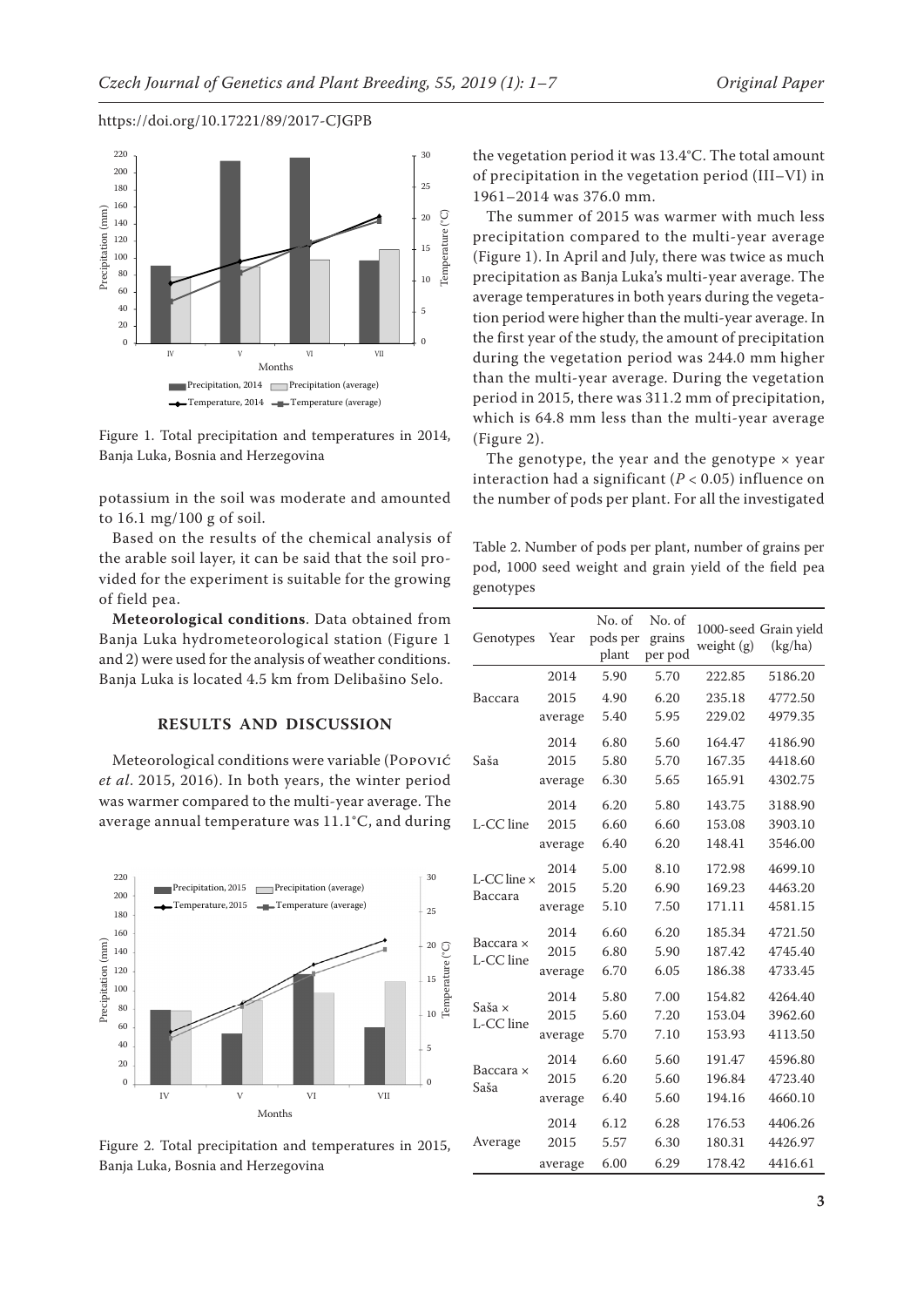

Figure 3. Genotype  $\times$  year interaction for the number of pods per plant

genotypes, lines and hybrids, the average number of pods was 6.0. There was a significantly larger (*P* < 0.05) number of pods in 2014 than in 2015 (Table 2, Figure 3).

When compared with all investigated genotypes, lines and hybrids, a significantly smaller number of pods per plant was recorded for L-CC line × Baccara hybrid (5.10) and Baccara genotype (5.40). The largest number of pods per plant was recorded for Baccara  $\times$  L-CC line (6.70). The aforementioned hybrid had a significantly larger (*P* < 0.01) number of pods compared to all investigated genotypes, lines and hybrids (Table 2, Figure 3).

The number of pods per plant is a variable property. Our results are in agreement with the results of Kosev (2015). Erić *et al.* (2004) reported that during their research on the impact of sowing time on yield components they obtained 5.45 to 7.15 pods



Figure 4. Genotype  $\times$  year interaction for the number of grains per pod

per plant, and the average of 6.3 pods per plant, which is also in accordance with our results. YÜCEL Özveren (2013) recorded 9.3–17.4 pods per plant during his research on field pea yield components.

Table 3. The analysis of variance for the number of pods per plant, number of grains per pod, 1000 seed weight and grain yield

| Parameter     | <b>LSD</b> | Genotype | Year    | $G \times Y$ |
|---------------|------------|----------|---------|--------------|
| No. of pods   | 0.05       | 0.584    | 0.315   | 0.826        |
| per plant     | 0.01       | 0.298    | 0.413   | 1.082        |
| No. of grains | 0.05       | 0.617    | 0.329   | 0.873        |
| per pod       | 0.01       | 0.807    | 0.432   | 1.143        |
| $1000$ seed   | 0.05       | 14.444   | 7.720   | 20.427       |
| weight        | 0.01       | 18.910   | 10.107  | 26.743       |
| Grain yield   | 0.05       | 418.099  | 223.812 | 592.194      |
|               | 0.01       | 547.368  | 293.012 | 775.291      |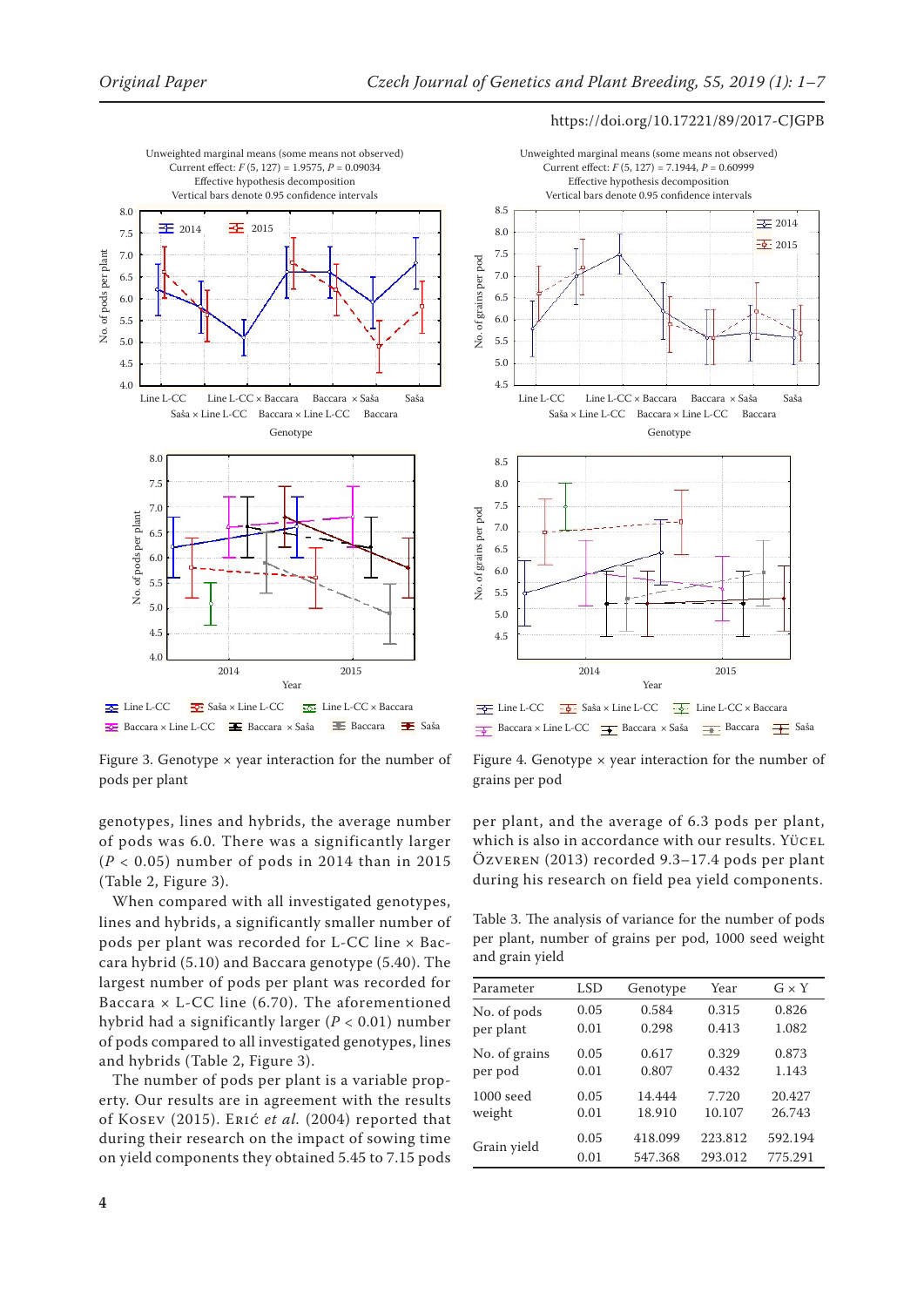The results shown in Tables 2−4 indicate that the genotype had a great influence on the number of seeds per pod. The genotype and the genotype × year interaction had a significant ( $P < 0.05$ ) influence on the number of seeds per pod (Figure 5).

A significantly larger (*P* < 0.05) number of grains per pod than in all other genotypes, lines and hybrids was recorded for the following hybrids: L-CC line × Baccara (7.50) and Saša × L-CC line (7.10). The smallest number of seeds per pod was recorded for Saša genotype and Baccara  $\times$  Saša hybrid (Table 2 and 4, Figure 4).

The number of seeds per pod varies and it can be small  $(3-4)$ , medium  $(5-6)$  and large  $(7-12)$ . During these experiments, the hybrids L-CC line × Baccara and Saša × L-CC line had, on average, more than 7 seeds per pod. It can be said for these hybrids that they have a large number of seeds per pod. The hybrid Baccara × L-CC line and L-CC line had, on average, more than 6 seeds per pod. Similar results were achieved by ALI et al. (2012) and RASHWAN

and El-Shaieny (2016). Sibhatu *et al.* (2016) found that the sowing spacing did not affect significantly the number of grains per pod. The aforementioned authors reported that the number of grains per pod ranged from 3.33 to 4.33.

The genotype and the genotype  $\times$  year interaction had a significant (*P* < 0.05) influence on 1000 seed weight (Tables 2 and 4). Significantly higher (*P* < 0.05) 1000 seed weight than in all other investigated genotypes, lines and hybrids was recorded for the Baccara genotype (229 g). Baccara  $\times$  L-CC line and Baccara  $\times$ Saša had greater 1000 seed weight than all other genotypes, lines and hybrids, except for the Baccara genotype. The lowest 1000 seed weight was recorded for the L-CC line.

The 1000 seed weight is an important trait, especially when determining the amount of seeds for sowing. By the 1000 seed weight we distinguish small-seeded genotypes (up to 150 g), medium-  $(150-250 \text{ g})$  and large-seeded genotypes (more than 250 g). According

Table 4. Fisher's LSD test for the number of grains per pod, 1000 seed weight and grain yield

| Genotype                   | Line L-CC                | Saša $\times$<br>Line L-CC | Line L-CC $\times$<br>Baccara | Baccara ×<br>Line L-0CC | Baccara ×<br>Saša        | Baccara                  | Saša                     |
|----------------------------|--------------------------|----------------------------|-------------------------------|-------------------------|--------------------------|--------------------------|--------------------------|
| No. of grains per pod      |                          |                            |                               |                         |                          |                          |                          |
| Line L-CC                  |                          | 0.006074                   | 0.000095                      | 0.642660                | 0.065145                 | 0.439687                 | 0.090574                 |
| Saša $\times$ Line L-CC    | 0.006074                 | $\overline{\phantom{m}}$   | 0.217168                      | 0.001450                | 0.000008                 | 0.000512                 | 0.000015                 |
| Line L-CC $\times$ Baccara | 0.000095                 | 0.217168                   |                               | 0.000015                | 0.000000                 | 0.000004                 | 0.000000                 |
| Baccara × Line L-CC        | 0.642660                 | 0.001450                   | 0.000005                      |                         | 0.165365                 | 0.757021                 | 0.217168                 |
| Baccara × Saša             | 0.065145                 | 0.000008                   | 0.000000                      | 0.757021                | $\overline{\phantom{m}}$ | 0.279879                 | 0.877042                 |
| Baccara                    | 0.439687                 | 0.000512                   | 0.000004                      | 0.757021                | 0.279873                 |                          | 0.354037                 |
| Saša                       | 0.090574                 | 0.000015                   | 0.000000                      | 0.217168                | 0.877042                 | 0.354037                 |                          |
| 1000 seed weight           |                          |                            |                               |                         |                          |                          |                          |
| Line L-CC                  | $\overline{\phantom{m}}$ | 0.453919                   | 0.002461                      | 0.000001                | 0.000000                 | 0.000000                 | 0.018702                 |
| Saša $\times$ Line L-CC    | 0.453919                 | $\overline{\phantom{0}}$   | 0.020919                      | 0.000021                | 0.000000                 | 0.000000                 | 0.105408                 |
| Line L-CC $\times$ Baccara | 0.002461                 | 0.020919                   |                               | 0.039618                | 0.002112                 | 0.000000                 | 0.480385                 |
| Baccara × Line L-CC        | 0.000001                 | 0.000021                   | 0.039618                      | $\equiv$                | 0.291456                 | 0.000000                 | 0.006139                 |
| Baccara × Saša             | 0.000000                 | 0.000000                   | 0.002112                      | 0.291456                |                          | 0.000005                 | 0.000189                 |
| Baccara                    | 0.000000                 | 0.000000                   | 0.000000                      | 0.000000                | 0.000005                 |                          | 0.000000                 |
| Saša                       | 0.018702                 | 0.105408                   | 0.480385                      | 0.006139                | 0.000189                 | 0.000000                 |                          |
| <b>Grain yield</b>         |                          |                            |                               |                         |                          |                          |                          |
| Line L-CC                  |                          | 0.008812                   | 0.000004                      | 0.000000                | 0.000001                 | 0.000000                 | 0.000546                 |
| Saša × Line L-CC           | 0.008812                 | $\overline{\phantom{m}}$   | 0.030181                      | 0.004317                | 0.011563                 | 0.000086                 | 0.376658                 |
| Line L-CC $\times$ Baccara | 0.000004                 | 0.030181                   | $\overline{\phantom{m}}$      | 0.476559                | 0.711918                 | 0.064247                 | 0.194216                 |
| Baccara × Line L-CC        | 0.000000                 | 0.004317                   | 0.476559                      | $\equiv$                | 0.731523                 | 0.251178                 | 0.045585                 |
| Baccara × Saša             | 0.000001                 | 0.011563                   | 0.711918                      | 0.731523                | $\overline{\phantom{m}}$ | 0.136977                 | 0.096352                 |
| Baccara                    | 0.000000                 | 0.000086                   | 0.064247                      | 0.251178                | 0.136977                 | $\overline{\phantom{0}}$ | 0.001900                 |
| Saša                       | 0.000546                 | 0.376658                   | 0.194216                      | 0.045585                | 0.096352                 | 0.001900                 | $\overline{\phantom{m}}$ |

Probabilities for post hoc tests; degrees of freedom (df) =127.00; mean squared error = 1.0402 (No. of grains per pod), 539 (1000 seed weight) and 4550 E2 (grain yield)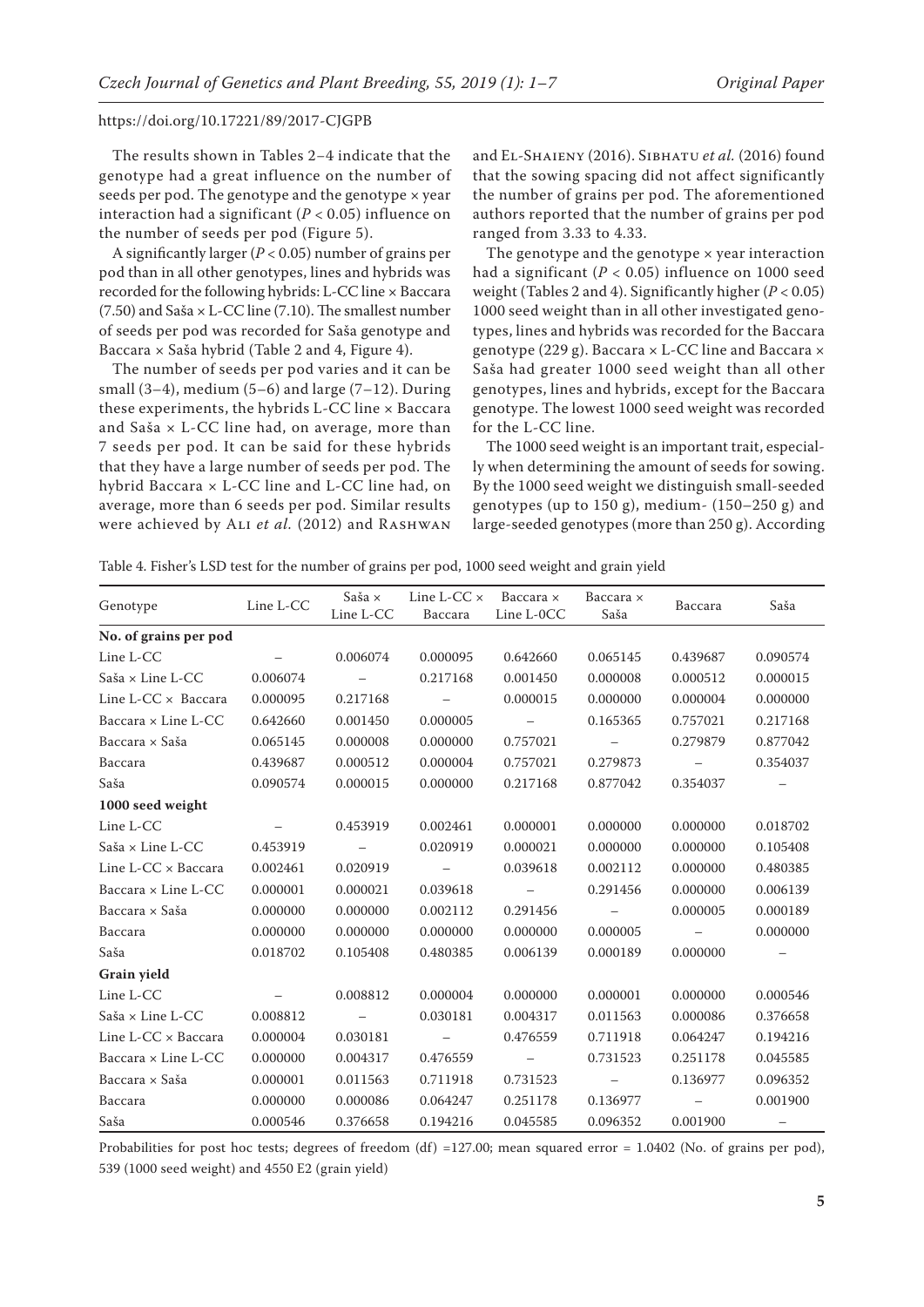

Figure 5. Genotype × year interaction for 1000 grain weight

to the determined values of 1000 seed weight, the investigated hybrids and genotypes were grouped into the medium-sized grain genotypes. The L-CC line is an exception, which had the average 1000 seed weight of 148.4 grams and according to the abovementioned classification it belongs to the small-sized grain genotypes. Field pea cultivars are usually medium-sized and are grown for grain production or combined use. The results of 1000-seed test are in accordance with the results of Türk *et al*. (2011), Kosev (2014, 2015). In local pea populations from Eastern Anatolia, Turkey, Tan *et al*. (2013) found a large variation in 1000 seed weight, ranging from 63.3 (Balcesme) to 207.7 g (Incili).

The genotype and the genotype  $\times$  year interaction had a significant ( $P < 0.05$ ) influence on grain yield (Table 2 and 4). During these investigations, а significantly lower grain yield than in all other genotypes, line and hybrids was recorded for the L-CC line (3546 kg/ha).



Figure 6. Genotype × year interaction for seed yield

During these tests а high grain yield was achieved by Baccara and Baccara × L-CC line and Baccara × Saša hybrids (Table 2 and 4, Figure 6).

For all the investigated genotypes, lines and hybrids the average grain yield was 4416.6 kg/ha. Total average yields between the years were not statistically significantly different. However, Baccara and Saša × L-CC line had а significantly higher (*P* < 0.01) yield in 2014 than in 2015. L-CC line × Baccara had а significantly higher (*P* < 0.05) grain yield in 2014 than in 2015. During 2015, L-CC and Saša achieved higher yields than in the previous year (Table 2 and 4, Figure 6).

The seed yield of field pea depends on а number of factors, such as genotype, growing conditions and genotype × environment interaction. During these experiments, the average grain yields of field pea were high. Our results are in accordance with the results of Erić *et al.* (2004), Spies *et al.* (2010) and Rasaei *et al.* (2012). When Bokan *et al.*(2013) studied several genotypes of spring field pea, the pea